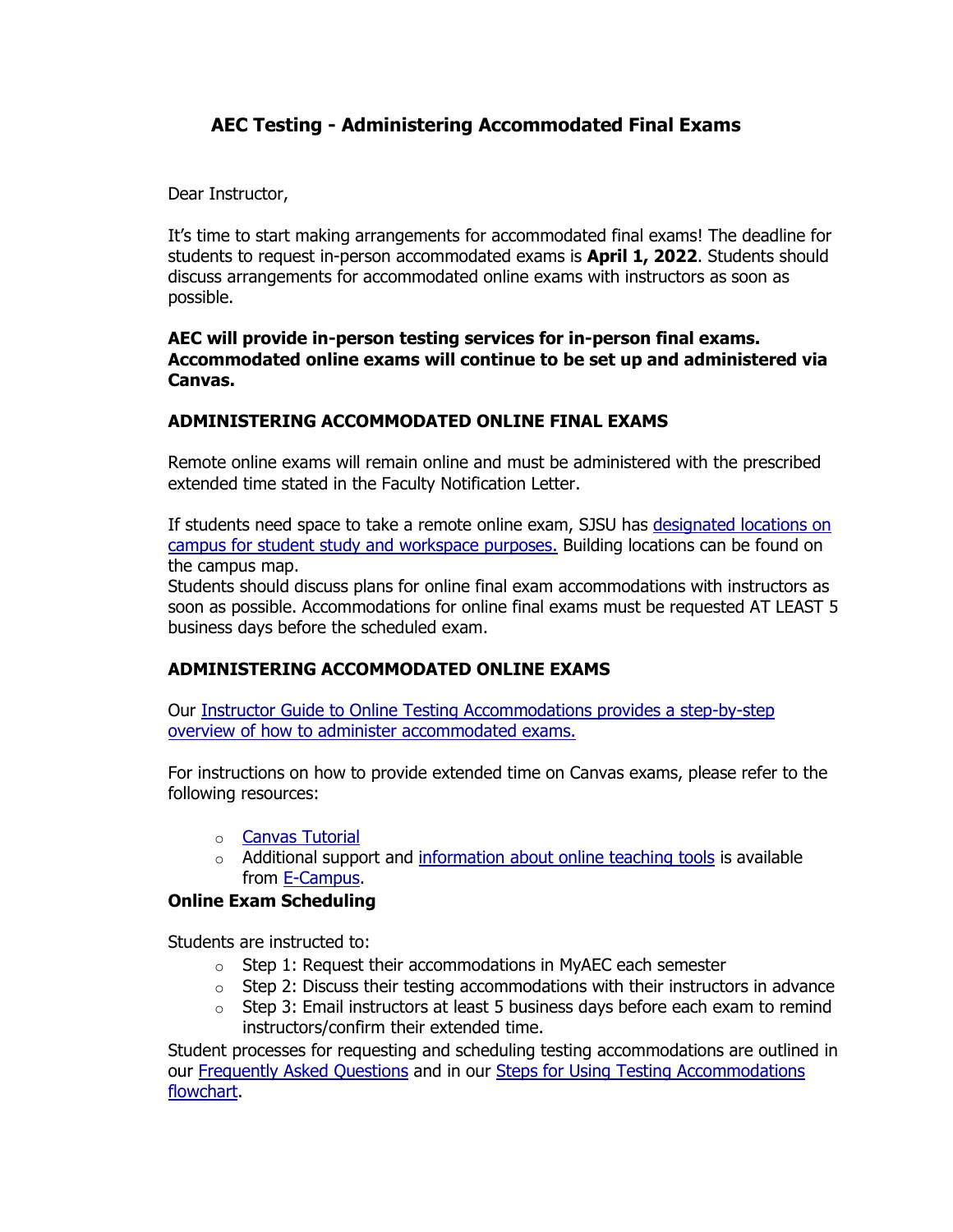## **ACCOMMODATED IN-PERSON FINAL EXAMS**

For the health and safety of staff and students, AEC will administer in-person final exams in a block seating format. All exams will begin at the block start time. This is imperative to control population density and allow for proper disinfection and airing of our testing locations.

Exams will ONLY be administered during scheduled times. Block seating start times correlate to students' prescribed extended time.

## **Final Exam Dates:**

- $\circ$  Wednesday 5/18
- o Thursday 5/19
- $\circ$  Friday 5/20
- o Monday 5/23
- o Tuesday 5/24
- $\circ$  AEC will not administer any in-person exams on Study Day (Tuesday, 5/17), weekends (Saturday, 5/21 - Sunday, 5/22), or Make-Up Day (Wednesday, 5/25).

### **Block Seating Times for Spring 2022 Final Exams:**

- $\circ$  Exams with 1.5x Extended Time: 9:30 a.m. 12:30 p.m. and 1:30 4:30 p.m.
- $\circ$  Exams with 2.0x Extended Time: 8:00 a.m. 12:30 p.m. and 1:30 6 p.m.

**AEC Testing Locations:** Students will be assigned to test in Industrial Studies 223 (AEC's Testing Office), King Library 230 (AEC's Center for Accessible Technology), OR another AECarranged location depending on space availability. Students will be notified of their assigned testing locations prior to each exam.

## **Instructor Support of AEC Block Seating Times**

AEC's Block Seating Times mean students with accommodated exams will likely test at a different time than the class. AEC appreciates any flexibility instructors can provide to allow students to test with AEC. **Students should meet with instructors in advance** to discuss academic scheduling conflicts and determine appropriate testing arrangements (such as testing on a different day than the class if needed).

Note: If students have in-person and online final exams that conflict with each other, scheduling priority will be given to in-person final exams.

### **Alternatives to AEC Testing**

Instructors can choose to administer testing accommodations themselves using AEC-approved alternatives. In these cases, students and instructors should discuss arrangements for alternatives in advance. Arrangements may include:

- $\circ$  Instructor proctors exam(s) with prescribed testing accommodations
- $\circ$  Instructor enlists the aid of their department to administer the exam with prescribed testing accommodations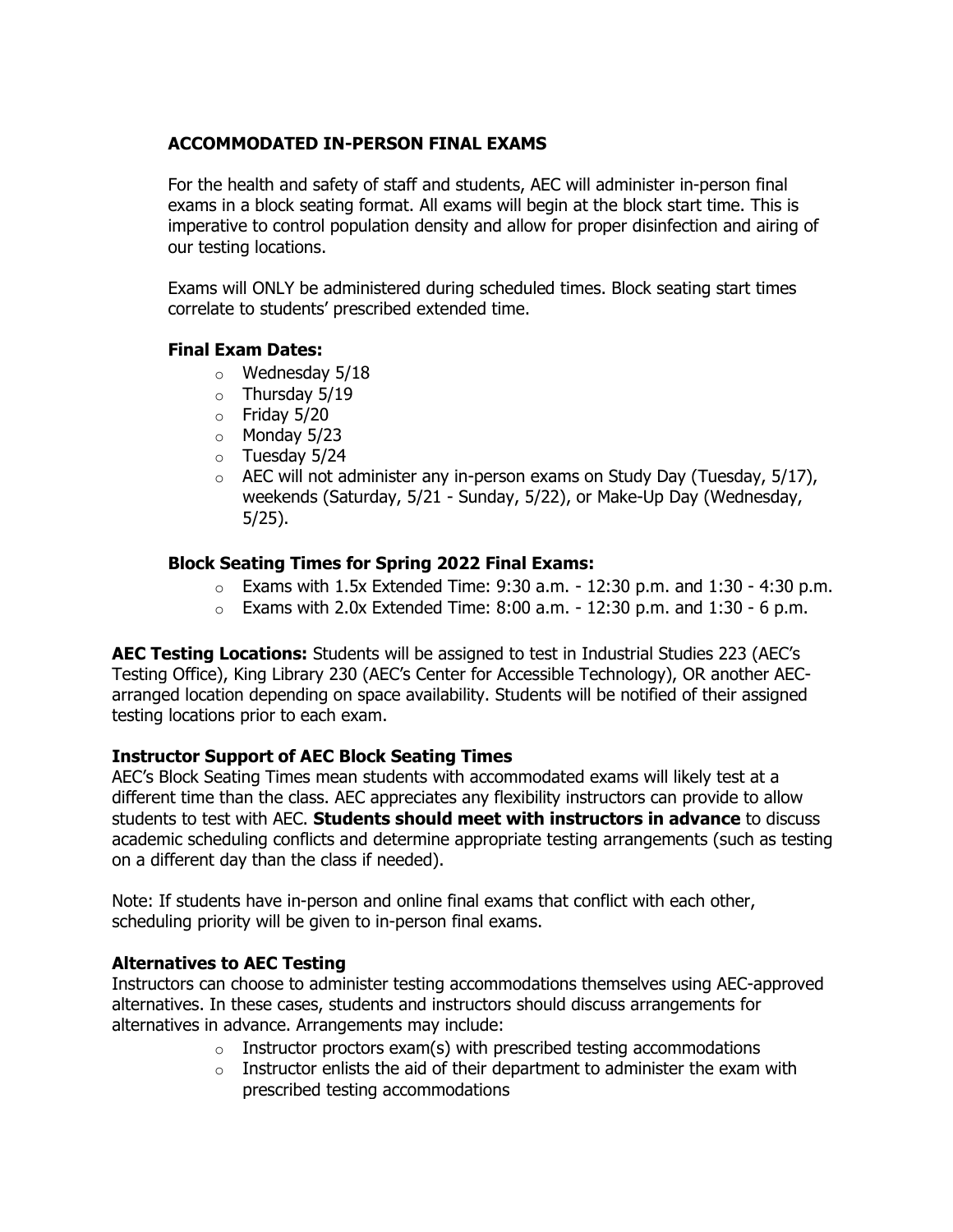$\circ$  Instructor utilizes the proctoring services of the University Testing Office with prescribed testing accommodations

## **Student Steps for Scheduling In-Person Accommodated Exams:**

Students are instructed to:

- $\circ$  Contact faculty to discuss plans and logistics for how in-person accommodated final exams will be administered (e.g., conflicts with other scheduled final exams and what platform(s)/equipment are required for the exam).
- $\circ$  Submit a [Test Accommodation Form](https://www.youtube.com/watch?v=LBgxUpAbOw4&t=97s) for each final exam by 4/1/22.
- $\circ$  If a student receives instructor approval to schedule accommodated final exams on a different day due to academic scheduling conflicts, AEC needs written confirmation of the approval. Instructors may email aecexams@sjsu.edu directly to confirm the approval, or ask the student to forward aec-exams@sjsu.edu an email chain verifying the approval.
- o AEC will email students to confirm their assigned testing date, time, and location.

Student processes for requesting and scheduling testing accommodations are outlined in our [Frequently Asked Questions](https://www.sjsu.edu/aec/about/faq/current-students.php#currentstdtestaccoms) and our Steps for Using Testing Accommodations [flowchart.](https://hood.accessiblelearning.com/SJSU/staff/https:/www.sjsu.edu/aec/docs/Steps%20for%20Using%20Testing%20Accommodations%20AEC%20Flowchart%20Spring%202022.pdf)

Student Test Accommodation Forms submitted after April 1st will be placed on a waitlist and scheduled if space becomes available. Waitlisted Test Accommodation Forms may not be approved until the day of the exam, depending on if/when availability opens up.

### **Faculty Test Accommodation Forms**

Instructors will receive a Faculty Notification Letter for each student who requests accommodations for their course(s). For students with testing accommodations, the Faculty Notification Letter will prompt instructors to complete a Faculty Test Accommodation Form. The form is how instructors inform AEC of course exams/policies for the entire semester, so AEC can properly administer accommodated exams.

## If you have **not yet completed your Faculty Test Accommodation Form(s) and/or provided final exam instructions on each form**, please do so as soon as possible.

How to Complete Faculty Test Accommodation Forms:

- o Upon receiving a Faculty Notification Letter for a student with testing accommodations, click on the link located in the red box to access the Test Accommodation Form.
- o Enter the requested information for **ALL** quizzes, midterms, exams and final exams (i.e., dates, times, standard time limits, and allowed aids). Aids not listed in the Test Accommodation Form will not be permitted for use during the exam.
- o Check the "Box to indicate Faculty agreement to provide support in exam scheduling." Checking this box indicates you understand AEC's Testing